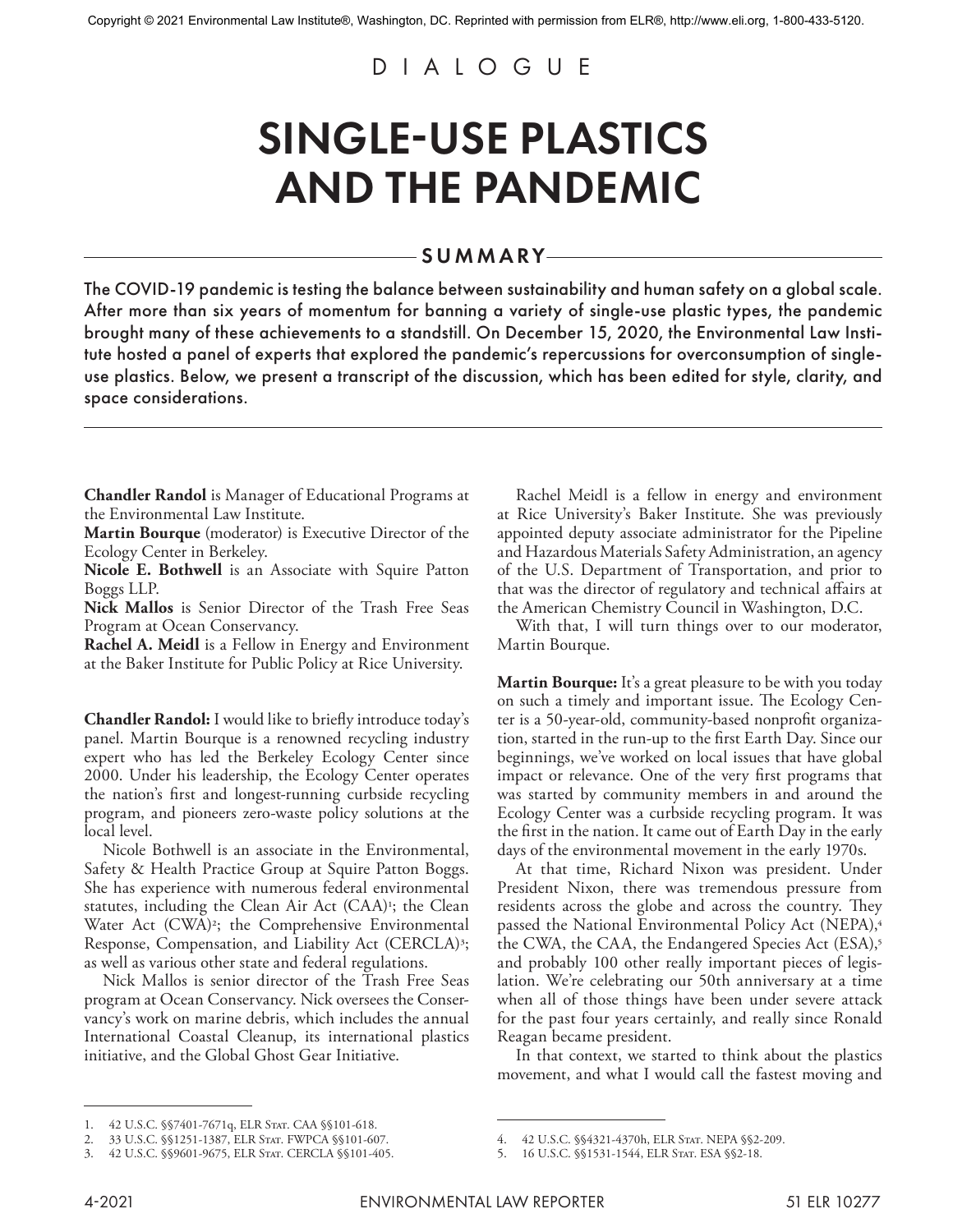most successful environmental movement that I've been a part of in my career. Certainly, it has come to public awareness and has seen much dramatic action to try to clean up a global problem. With limited success to date, I would say the problem is growing and not shrinking, as we'll hear today. But in terms of people understanding what the problem is and how we can begin to address it, it's moved much faster than anything that I've worked on.

We have an amazing panel today that will cover some of the ins and outs of the different aspects of that. Within the context of this mass movement on multiple levels, we've got environmental organizations really highlighting the issue, pressuring for change, and providing solutions. We've got everybody through the production chain paying much more attention to the issue and the problems that have been created by the use of plastic, particularly plastic packaging and disposable plastics.

People are looking at it from all different angles. We'll hear about marine plastic today, but we'll also cover health impacts, environmental degradation, and ecosystem impacts. There's a whole range of environmental problems that have arisen and become particularly acute. It started maybe a decade ago with some awareness that there was a plastic gyre, a floating mass or an island of plastic. It turned out to be a big stew of plastic in the middle of the ocean.

The Pacific gyre was the first one that was really documented, but now we know that they're in all the oceans and major waterways and water bodies. We saw the focus shifting to a consideration of where it is all coming from. The focus was on Asian countries. Basically, the narrative said, these countries don't clean up their own mess. Then, we found out, guess what, we're exporting millions of tons of plastic to these countries through recycling programs. Some of that is getting recycled, and much of it is getting dumped or burned and is contributing to those problems in other countries. Then finally, it was a question of who owns this stuff? Where is it coming from? It comes back to a number of major brands that we can identify by the labeling, whether it's bottlers or other fast-food snack packages or other sources.

That has led us to a place where we can really start to ask, what are the solutions? In February 2020, Sen. Tom Udall (D-N.M.) and Rep. Alan Lowenthal (D-Cal.) introduced the Break Free From Plastic Pollution Act.6 It was a comprehensive, integrated approach to reducing plastic and plastic pollution. It covered plastic bag bans, a national bottle deposit system, holding companies responsible for their waste, investment in recycling systems, and a moratorium on new plastic packaging infrastructure in the petrochemical industry. It was a broad and sweeping approach.

Many of those ideas that were put together in that initial legislation are being considered at the state level as well. In the 30 years that I've been involved in recycling, I haven't seen anything like this that addresses the full spectrum of any material, much less plastic and the fossil fuel industry, introduced into legislation. It's going from zero to 60; we've really seen a lot of movement.

Shortly after that bill was introduced, the pandemic hit. The restrictions on people's movement, and the stay-athome orders, and mask use and personal protective equipment (PPE) use skyrocketed. As a recycler, we had just passed in Berkeley the nation's first Single Use Foodware and Litter Reduction Act.7 It was a policy at the local level designed to reduce plastic foodware, which was clogging up our recycling system and had no markets or destination.

We had been working on cleaning up recycling not just locally but nationally, as recyclers are facing market collapses and rejection of export recycling to China and other Asian countries. We're trying to clean up recycling, which had gotten very dirty with this idea to just throw everything in the blue bin and it'll be taken care of from there. But it wasn't really being taken care of.

We were trying to clean those streams up so that they could be better recycled here in the United States. But the pandemic really put the brakes on those efforts. We'll hear a bit about the impacts of that on the environment. But many efforts to reduce single-use disposable plastics were put on hold by the pandemic. States that had plastic bag bans put those bans on hold.

In California, we have a disposable bag reduction ordinance.8 It banned single-use disposable bags and required paper bags. You have to pay for them. The goal overall is to reduce the number of single-use carryout bags. That order was put on hold. The message came out from the plastics industry that plastics were safer than other materials and that we needed more plastic in order to keep ourselves safe from the pandemic. This has largely been debunked. Many people feel it was a very opportunistic and egregious move to try and sell more plastic packaging.

At the same time, PPE really ramped up—screens, masks, gloves, aprons. None of it is recyclable. Most of it, I would say, is being handled properly, but a good portion of it is ending up in our streets, in our creeks, in our rivers, and in our oceans. We'll hear more about that too.

As the vaccines are rolled out, hopefully we can see some light at the end of the tunnel, but at the same time, things did get much, much worse across the country through the holidays. Where is this all going to go? On the one hand, we have this major movement and pressure to try to address plastic pollution. And then, on the other hand, we have a resurgence in the use of disposables.

With that, I'd like to turn it over to our first speaker, Nicole.

**Nicole Bothwell:** Today, I am going to talk about the legal landscape for plastics use, disposal, and recycling. There's a lot to cover there, but I'm going to go over how plastics

<sup>7.</sup> City of Berkeley, *Berkeley Single Use Foodware and Litter Reduction Ordi nance*, https://www.cityofberkeley.info/Public\_Works/Zero\_Waste/Berkeley\_ Single\_Use\_Foodware\_and\_Litter\_Reduction\_Ordinance.aspx (last visited Feb. 9, 2021).

<sup>8.</sup> CalRecycle, *Single-Use Carryout Bag Ban (SB 270)*, https://www.calrecycle. ca.gov/plastics/carryoutbags (last updated June 23, 2020).

<sup>6.</sup> H.R. 5845, 116th Cong. (2020).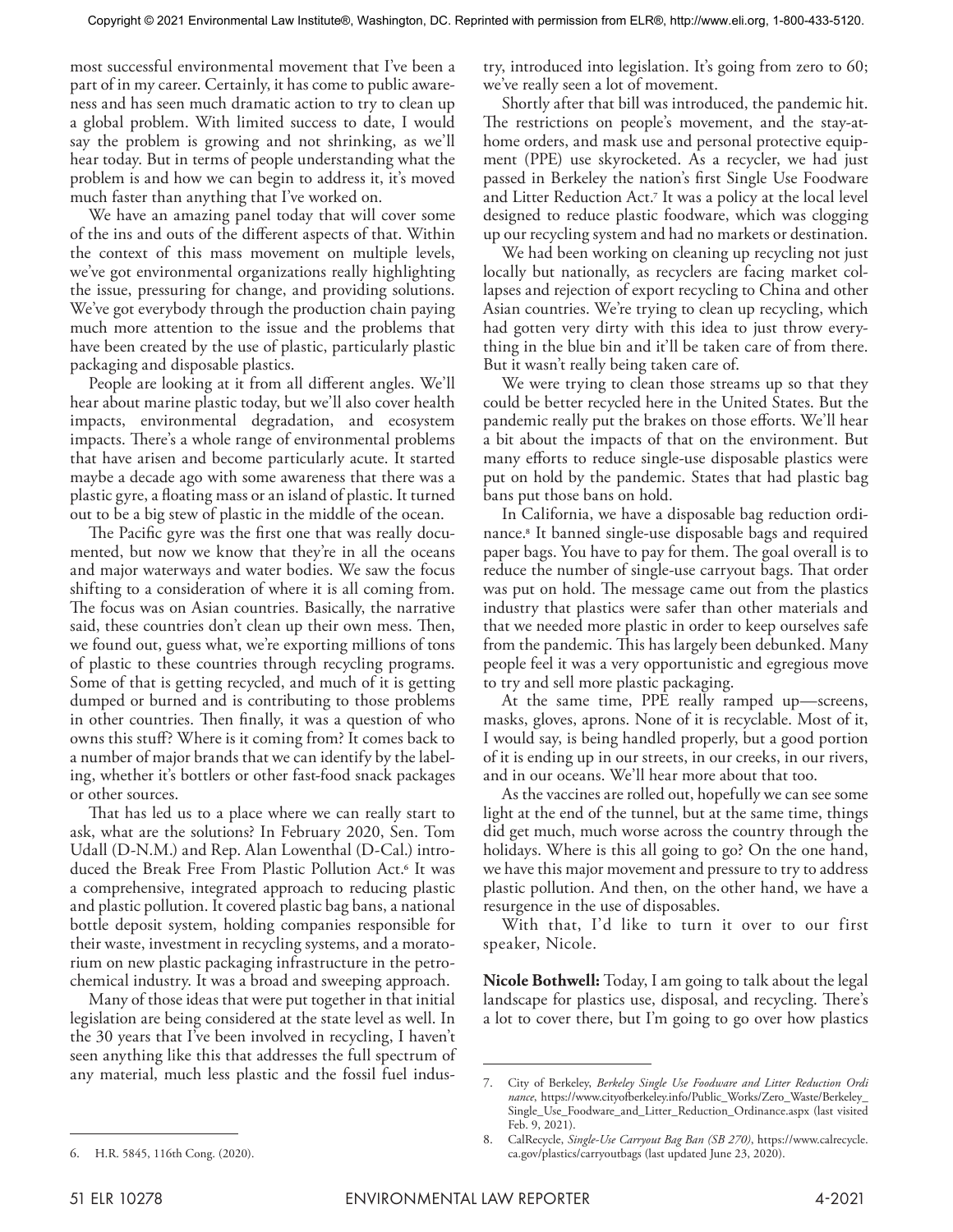issues are currently regulated in the United States, including some pending bills, emerging trends, and the impact of the pandemic, as well as the outlook for plastics issues going forward.

Currently, plastics issues are primarily governed by state and local laws and regulations rather than federal law. However, there are a few federal laws that do implicate plastics issues. For example, the Resource Conservation and Recovery Act (RCRA),<sup>9</sup> which is administered by the U.S. Environmental Protection Agency (EPA), includes language about resource conservation and recovery, although it's primarily directed at solid waste disposal and hazardous waste management. But it is interesting to note that EPA cited to RCRA in its recently proposed draft National Recycling Strategy,10 which is something I'll come back to.

Another thing to keep in mind is that the Food and Drug Administration regulates indirect food additives and sets purity standards for food-contact articles. This can be implicated if manufacturers are going to be increasingly required to include recycled material in their packaging. We'll have to meet these purity standards, which can be more of a concern using recycled material, which comes with contamination issues.

As I said, most of the regulation of plastics issues does not come at the federal level. It comes at the state level. And the state laws can generally be divided into two categories: laws that are aimed at reducing the use of disposable plastic products, and laws that are aimed at increasing recycling of these products. As Martin mentioned, there is an increasing movement toward this type of law at the state level. Many of them are aimed at things like singleuse plastic straws, plastic stirrers, plastic carryout bags, and plastic packaging of that sort.

Recently, California passed a law prohibiting hotels from providing toiletries in small plastic bottles.<sup>11</sup> That's something we might expect to see other states follow. One thing that is important to pay attention to with these state laws is the fact that each state defines how broadly or how narrowly these laws apply. So, it's important to look at the definitions.

For example, Maine considers food establishments to include food manufacturers and processors, as well as places like restaurants and grocery stores.12 That's a very broad application. Other states, like New York, only apply their laws to grocery stores and restaurants.<sup>13</sup> It's more what you would expect to be a food service provider. A lot of states will treat facilities, such as nursing homes or hospitals, very differently too. That's something to pay attention to when determining the scope of these laws.

The second category of laws that I mentioned are those that are aimed at increasing recycling of plastic prod-

ucts. Those are largely known as "bottle bills." Those are the programs where, when you buy a beverage, you pay a deposit. Then, if you bring the empty container back to a redemption center, you get your deposit back. Those have been around for quite a while. As Martin mentioned, there is a piece of legislation that would impose a national bottle bill program.14 Right now, only about 10 states have those bottle bills in place and they all apply differently. So, a national bottle bill would provide some clarity and stability as far as how manufacturers should comply with those requirements.

One trend we're seeing in state law is an increasing focus on recycled content mandates. This seems to go hand-inhand with the increasing awareness of the fact that a lot of these recyclable plastics are not actually being recycled at a very high rate. I think that for a long time people—myself included—thought that if they were putting plastics into the recycle bin, if they were rinsing them out, everything was good. They were getting recycled and it was kind of a low-impact option. But come to find out the majority of plastic products are not being recycled. I believe in 2018, EPA reported that only 30% of polyethylene terephthalate (PET) plastic was being recycled.15 That's one of the most recyclable plastics out there. There's a lot of infrastructure for recycling that type of plastic. Yet the majority of it is not actually being recycled.

One way to address that is by mandating minimum recycled content requirements for plastic packaging. California recently passed a law mandating minimum recycled content requirements for plastic beverage containers.16 It's a tiered program, so starting in 2022, beverage containers will be required to contain 15% recycled material. That's going to increase to 50% by 2030.

Similar bills are pending in New Jersey and New York.17 There was a similar bill pending in Maine that didn't go anywhere.18 It's interesting to note that a similar bill was passed by both houses of the Washington State Legislature, but it was vetoed by the governor in April.<sup>19</sup> He specifically cited budgetary restrictions caused by the pandemic. That's something we might expect to see resurface once some of the impacts of the pandemic pass.

On the federal level there has been a lot of movement and action toward legislation to address the plastic pollution problem. The Break Free From Plastic Pollution Act that was mentioned was introduced in 2020. It would impose a nationwide container deposit system. It would extend producer responsibility nationwide for packaging.

That brings up the extended producer responsibility principle, which is a buzz phrase right now. It's being talked about a lot. The idea there is to shift the burden back on to

<sup>9. 42</sup> U.S.C. §§6901-6992k, ELR Stat. RCRA §§1001-11011.

<sup>10.</sup> U.S. EPA, National Recycling Strategy (Draft Oct. 5, 2020), https:// www.epa.gov/sites/production/files/2020-10/documents/draft\_national\_ recycling\_strategy\_0.pdf.

<sup>11.</sup> Cal. Pub. Res. Code §42372 (2019).

<sup>12.</sup> Me. Rev. Stat. Ann. tit. 38, §1572 (2019).

<sup>13.</sup> N.Y. Env't Conserv. Law §27-3003 (McKinney 2020).

<sup>14.</sup> *See* H.R. 5845, *supra* note 6.

<sup>15.</sup> U.S. EPA, *Plastics: Material-Specific Data*, https://www.epa.gov/facts-andfigures-about-materials-waste-and-recycling/plastics-material-specific-data (last updated Jan. 5, 2021).

<sup>16.</sup> Assemb. B. 793, ch. 115 (Cal. 2020).

<sup>17.</sup> S.B. 2515, 219th Leg., Reg. Sess. (N.J. 2020); Assmb. B. 8664, 2019 Leg., Reg. Sess. (N.Y. 2019).

<sup>18.</sup> H.P. 88, 129th Leg., Reg. Sess. (Me. 2019).

<sup>19.</sup> H.B. 2722, 66th Leg., Reg. Sess. (Wash. 2020).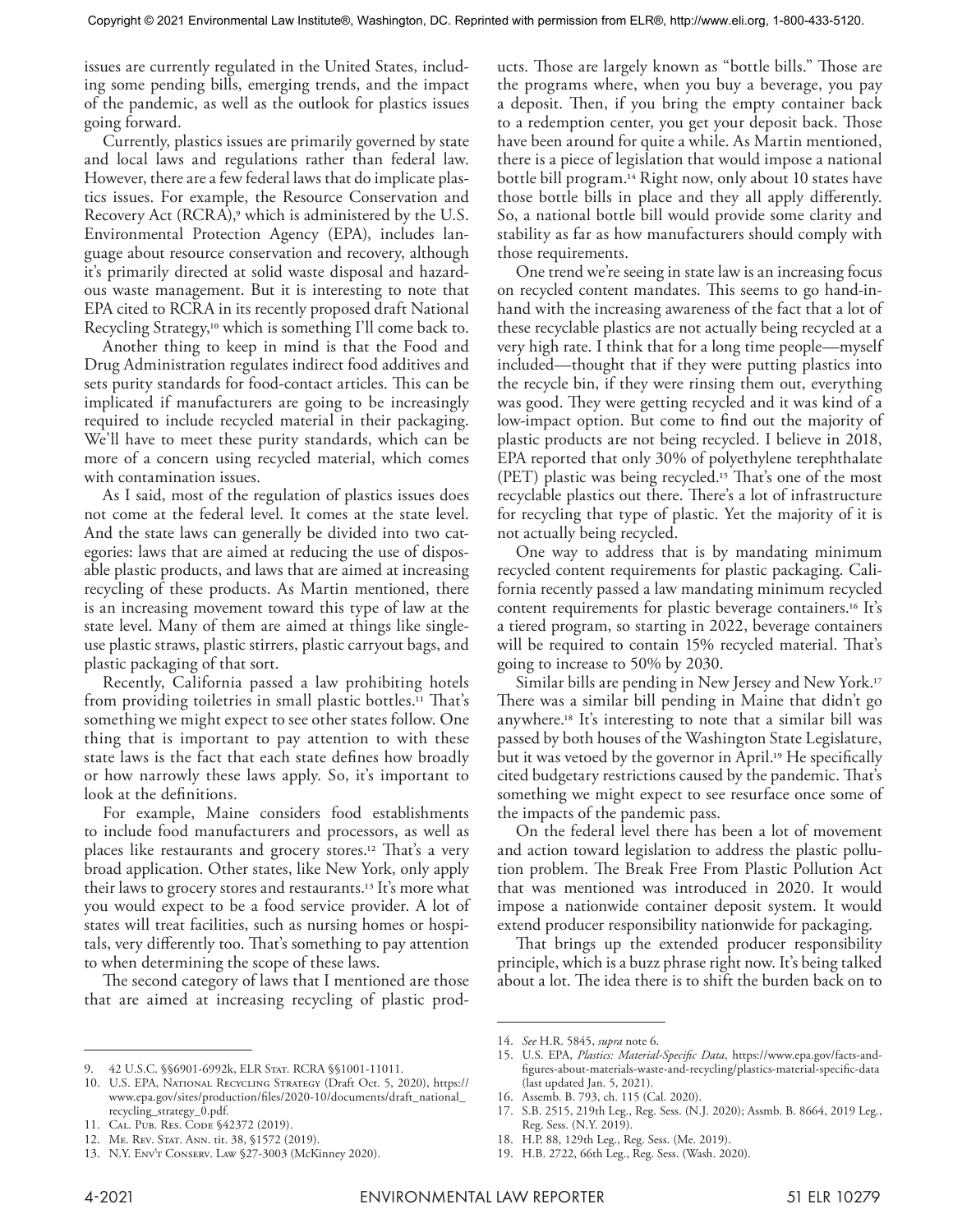manufacturers and require them to take responsibility for their products through the entire life cycle of the products to ensure that they are recycled or disposed of responsibly. The bill would target expanded polystyrene food packaging, Styrofoam, single-use plastic bags, and similar items.

The RECYCLE Act20 that was introduced in 2019 is focused on increasing awareness and education. It would authorize EPA to develop some guidelines to increase participation in recycling and reduce contamination.

I previously mentioned EPA's draft National Recycling Strategy. That was introduced in October 2020. The Agency set forth some goals—reducing contamination, increasing recycling efficiency, and improving markets for recycled feedstock. The document is largely preliminary. It talks about improving understanding, stakeholder meetings, and feedback, but there's not a lot in the way of specific proposals, and certainly no proposed regulations. That's something to watch as it develops.

The draft strategy does note the impact of the pandemic on the composition of recycled materials. It acknowledges that there's been less office waste—so less paper—and more plastic waste—PPE and plastic packaging—as a result of the pandemic.

Finally, what is the outlook for 2021? We certainly expect to see continued action and movement behind this plastics pollution issue. There have recently been a number of actions proposed by a group of environmental organizations called the Presidential Plastics Action Plan. They proposed eight categories of action.21 One thing that's interesting is that the group specifically stated that these are actions that can be taken via executive action alone and don't require congressional approval. That could be a trend as well, to push toward approaches to addressing plastic pollution other than legislation, as a lot of those measures haven't gotten very far.

The U.S. Plastics Pact was a recently formed coalition that includes both environmental organizations and members of the industry. It has some very ambitious targets looking at increasing the recycled content for plastic packaging.<sup>22</sup>

It's going to be really interesting to watch and see what develops over 2021 and where things stand once the impact of the pandemic passes a bit.

**Nick Mallos:** I have had the great fortune and misfortune to work on plastic pollution in our oceans for the past decade at Ocean Conservancy, but we do a variety of other work on things like Arctic oil and gas, ocean planning, ocean acidification, sustainable fisheries, and so on. The ocean really is our client, and we have been advocating for national-level policies for almost five decades.

My colleagues are obviously the legal experts here. I appreciate having their deep dive on many of the relevant

policies and pieces of legislation that are out there. I'm going to talk about the ocean environmental context and what we actually know right now about plastics, PPE, the pandemic, and what that looks like moving forward for the health of our ocean, as well as how this fits into the broader context on the issue of plastics that Martin touched on at the start.

When we think about the pandemic and PPE, we know that the scale of this material is huge. Scientists have estimated that about 200 billion items of PPE are being used monthly during the global pandemic.<sup>23</sup> Obviously, first and foremost, human health is of paramount concern during this unprecedented time. But we do know that almost all of that PPE is largely unrecyclable. It is made of plastic and, for a variety reasons, including the human health virus exposures, we know it is not recyclable.

Something else for us to seriously think about is that the future projections of PPE growth around the world is quite extraordinary.24 We're going to see massive growth over the next five years with unprecedented consumption and use of PPE. So, this portion of the waste stream that has been generated as a result of the pandemic is not going away. Obviously, as I said, PPE provides a critical service for protecting humans against the virus. But we do know that it is finding its way into the environment. We know that even a small fraction of those 200 billion items finds its way into the environment; and that is a very large number.

I live in Portland, Oregon, which for the most part is a relatively clean area. It's been astounding for me, as I am sure for most of you wherever you live around the world, to see more and more masks and occasional gloves littering the sidewalk and littering the street. We do know that this is not being properly managed and that we are seeing a fraction of this waste stream escaping into our environment.

Ocean Conservancy's annual International Coastal Cleanup this year, while data are very, very preliminary, really underscores this. This is in more than 90 countries around the world. Again, we are still amassing the data, but we expect this number, unfortunately, to be much larger. We've already seen more than 70,000 items of PPE being documented on beaches and waterways around the world. We are seeing firsthand the downstream effects of this fraction of the waste stream as a result of the pandemic.

When it comes to environmental risk, we do know that these items pose many of the same challenges that other traditional plastic products in the environment pose. Masks and the elastic bands that are on those masks certainly are an entanglement threat. Plastics in general, as they are in the waterways, as they are out in the ocean over time, fragment. They turn into smaller and smaller fragments and

<sup>20.</sup> S. 2941, 116th Cong. (2019).

<sup>21.</sup> Presidential Plastics Action Plan (2020), *available at* https://www. nrdc.org/sites/default/files/presidential-plastics-action-plan.pdf.

<sup>22.</sup> U.S. Plastics Pact, *Let's Take Action*, https://usplasticspact.org/take-action/ (last visited Feb. 9, 2021).

<sup>23.</sup> Joana C. Prata et al., *COVID-19 Pandemic Repercussions on the Use and Management of Plastics*, 54 Env't Sci. Tech. 7760 (2020), *available at* https://pubs.acs.org/doi/pdf/10.1021/acs.est.0c02178.

<sup>24.</sup> News Release, PR Newswire, World Personal Protective Equipment (PPE) Market Growth, Trends and Forecasts—Market Forecast to Grow at a CAGR of 7.8% During 2020-2025, PR Newswire (June 9, 2020), https:// www.prnewswire.com/news-releases/world-personal-protective-equipmentppe-market-growth-trends-and-forecasts----market-forecast-to-grow-at-acagr-of-7-8-during-2020-2025--301072706.html.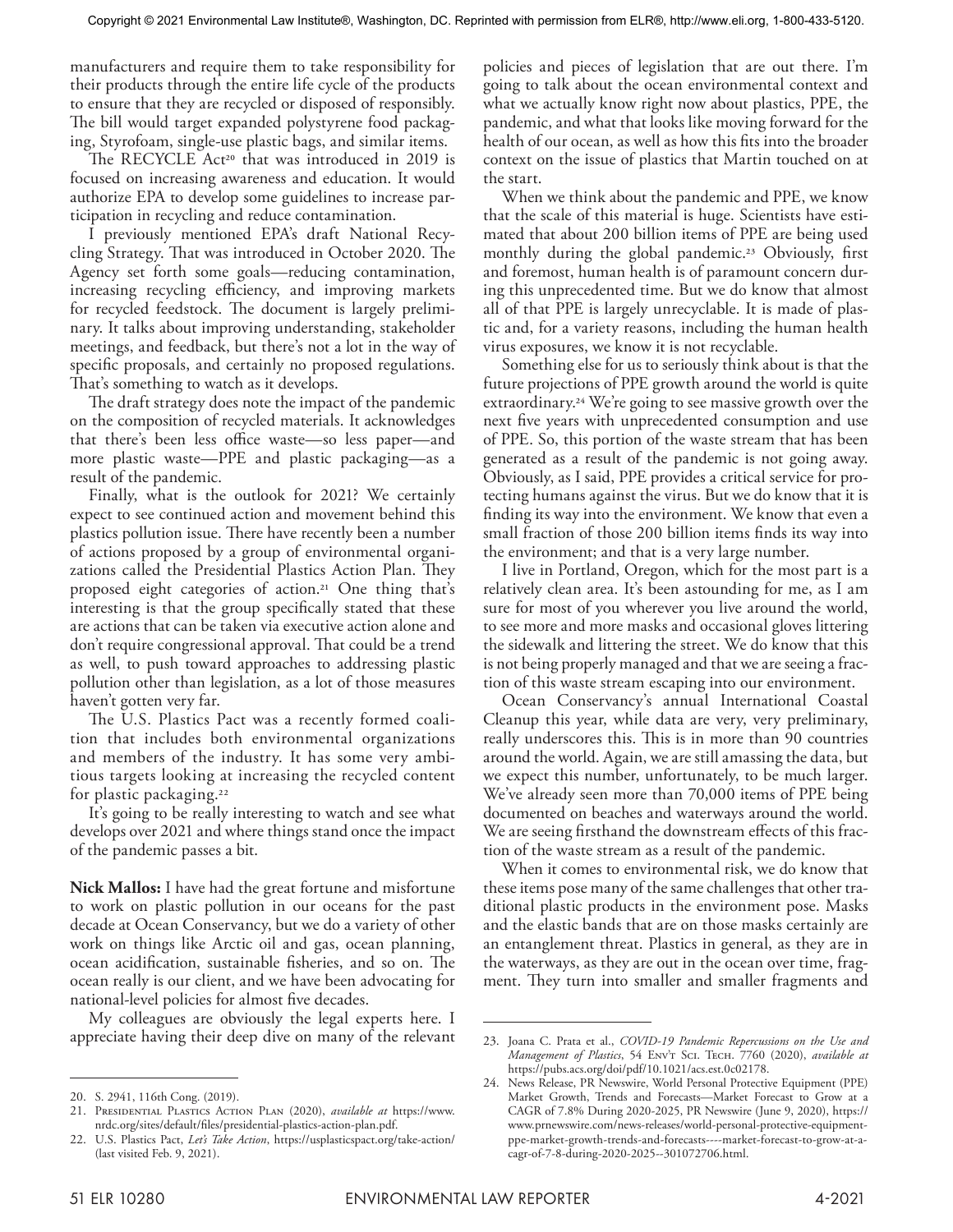fibers that can then be taken up by a diverse array of the marine food chain, including many of the species of fish and shellfish that humans consume.

We know at the global level that the pathway of contamination is quite determined. Data suggest that we are going to see an increase in this form of plastic pollution as consumption of PPE increases over the coming years. But I think it's really important to distinguish between PPE and the broader issue of what is being consumed and what is being disposed of with respect to plastics and then plastic pollution.

Yes, PPE is an increased portion of the waste stream. We're generating more waste from it. But again, that is delivering a very, very valuable service. Yes, in many places we can use reusable masks and we would encourage everyone to do that when appropriate, but again, PPE is a responsible and needed use of plastics.

What has also increased during the pandemic, and again this is exacerbating an issue that has been around for decades, is the consumption of single-use disposables the focus of today's conversation. What we have seen since the start of the pandemic with increased delivery services and increased takeout is an increase in many disposable products. These are not new issues. This is unfortunately a very long-standing issue that has been plaguing waterways, beaches, and communities around the world. But the pandemic really has underscored the severity of this issue and is going to increase this issue in the near term.

These are not new products that are being consumed and disposed of. Back to that International Coastal Cleanup data, these are the same items we find in the millions every single year on beaches and waterways around the world in just a single-day effort. Millions of these takeaway containers, bottles, and bags that have been littering beaches and waterways for decades are the same products that are being consumed at an accelerated rate as a result of the pandemic.

It's important to again distinguish when we are talking about plastics and the pandemic between that fine line of what is a good and appropriate use of plastics and the value they derive—like PPE—in delivering first responders, frontline workers, and medical workers that protection, and reevaluating what fractions of the plastics packaging world or the disposable plastics world we really need to narrow down, and thinking about those aggressive policies that can phase them out, manage them, and push for better recycling. Because, as Martin said, this issue is not new. This is an issue that has been around for decades.

We know from an article published several months ago in *Science* by a consortium of scientists from around the world, including my colleagues and  $I<sub>z</sub><sup>25</sup>$  that even with all of the current reduction commitments that have been pledged by corporations, governments, and individuals around the world, based on consumption, based on production and growth, over the next 10 years, we are still looking at a

cargo ship's worth of plastics entering our aquatic environment every single day by 2030.

So, the pandemic is putting the spotlight on this issue in many ways, but this trajectory and this issue is one that has lingered for years, and is really hitting ahead and coming to a bottleneck where we need to overhaul the comprehensive policies that are going to address this issue at every point in the plastic pollution pipeline.

When we think about where responsibility rests, it is true that in many places around the world where waste collection and recycling does not exist, we do see large amounts of plastics entering the aquatic environment.

But where does that really start? Where does responsibility start? New research published just a few weeks ago by Dr. Kara Lavender Law,<sup>26</sup> and I was fortunate to be an author along with some of my colleagues on this work, really highlighted the renewed role of the United States in addressing the issue of plastic pollution globally. When we factor in those export numbers, the fact that for decades we have been sending the majority of our plastic waste overseas and combining that with litter and illegal dumping here in the country, the United States actually moves very quickly up the list to as high as third in terms of the largest contributors of ocean plastics globally.

While we're talking today about single-use plastics in the time of the pandemic, we can't overlook the systemic issue of plastic pollution and the role of the United States. We need to not just support waste efforts around the world, but really reevaluate our plastic footprint here at home, and think about the overhauling policies we need to get a handle on this issue. To not only reduce our footprint here, but now, from this research, we know that by reducing our footprint here we are also reducing the burden on many, many developing economies around the world.

Lastly, what can we do? I think there's a lot here. My colleagues have shared a lot of the political landscape that I look forward to delving into in the question-andanswer portion, but also we do all have a role. One thing that I have found encouraging to a certain extent, is that although in the early days of the pandemic we saw this run to halt plastic bag bans and to put in place policies that might send us down a pathway toward increasing the use of plastics in perpetuity, what we saw after several months of that initial shock factor was a renewed focus on the issue of disposable plastics globally. We're seeing new stories covering this issue every day. We're seeing renewed political conversations and policy conversations at the state and federal levels.

Nicole referenced the New Jersey legislation, the strongest legislation in the country, banning the most problematic and unnecessary single-use plastics. California is putting in place aggressive recycled content standards that are going to pull those materials through the market, and yet at the federal level, there is a real effort to hone in on

<sup>25.</sup> Stephanie B. Borrelle et al., *Predicted Growth in Plastic Waste Exceeds Efforts to Mitigate Plastic Pollution*, 369 Science 1515 (2020), *available at* https:// science.sciencemag.org/content/369/6510/1515.

<sup>26.</sup> Kara Lavender Law et al., *The United States' Contribution of Plastic Waste to*  Land and Ocean, 6 Sci. ADVANCES eabd0288 (2020), available at https:// advances.sciencemag.org/content/6/44/eabd0288.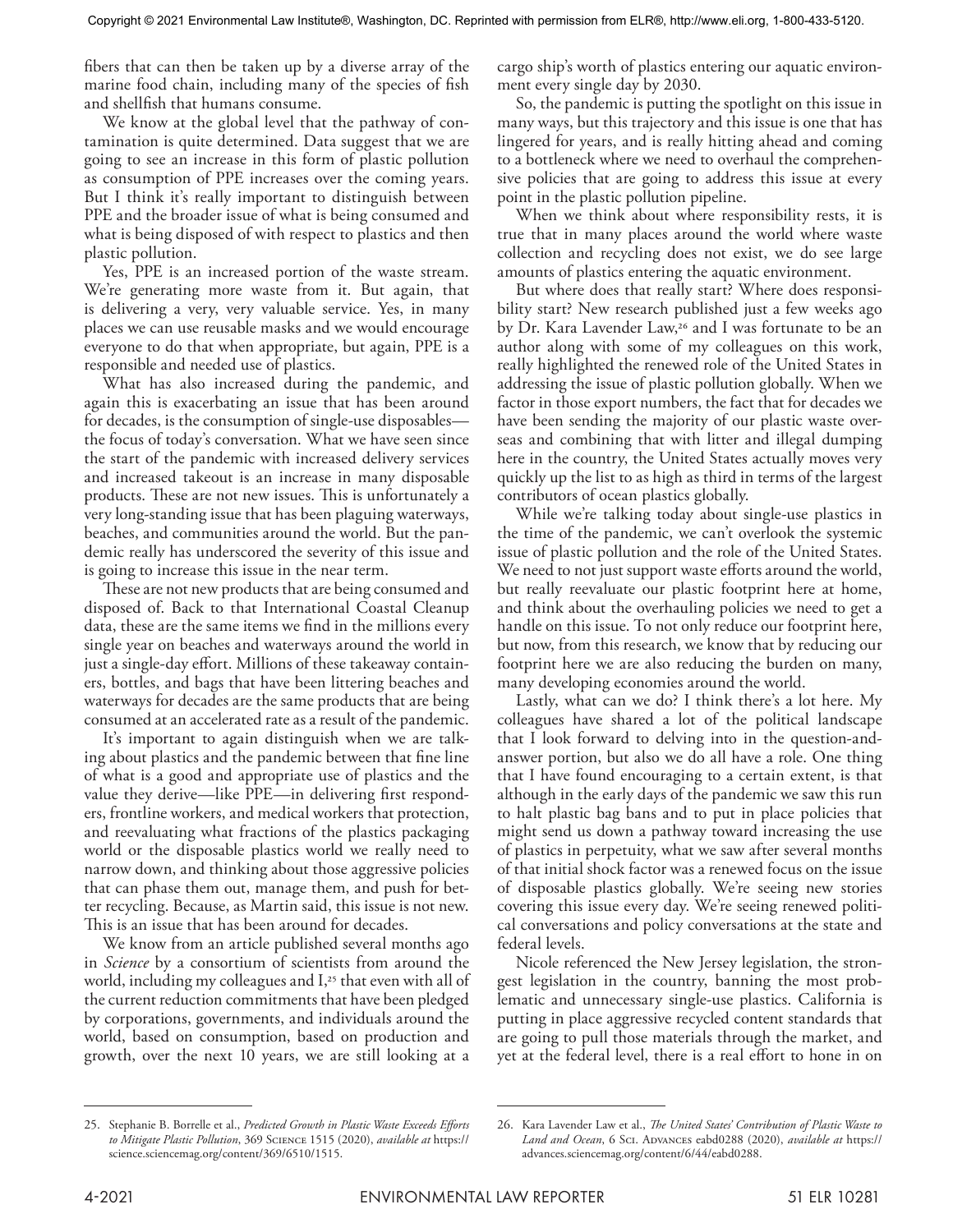things like the Break Free From Plastic Pollution Act and other policies that phase out unnecessary materials and put in place the structures to manage the remainder of the waste stream.

I think we are actually at a point in the pandemic where we have seen a spotlight on this issue, perhaps even finer than it was previously. We are at that bottleneck again where policies are going to move. And I think we are at the point where the world has said that this irresponsible, unnecessary use of plastics needs to stop. We need to focus on managing the responsible use of this material and derive the value from it in many other ways we know exist.

Ocean Conservancy has been looking at its programs over the past year. Our International Coastal Cleanup looks very different this year for obvious reasons. We are encouraging everyone to go out and clean up in a variety of ways, whether that is as an individual wearing PPE or a reusable mask, and going out and doing your small part to clean up where it's safe.

That is the reason we are able to have those data on PPE and to begin to think about what this means for the environment and the ocean, and to take time to reevaluate our individual waste footprints within our homes, think about what changes we can make in our daily lives to reduce that disposable plastic use, and recognize that each of those individual actions really rolls up to a global collective impact.

Then, finally, all of us can use our voice. We do know there are more and more policies being presented. So, reach out to your local elected officials, reach out to your respective congressional representatives, and encourage them to prioritize policy on the issue of plastic waste and packaging so that we reduce the burden on communities and the environment around the world.

**Rachel Meidl:** This is really an important issue. It's a timely issue. It's only going to grow in the future, especially with the new administration. I work at the Baker Institute for Public Policy. We are a nonprofit, nonpartisan thinktank. Our programs cover a wide array of domestic and foreign policy issues.

My issue areas are pretty broad. I cover a lot of hazardous waste management issues and issues relating to international policy and law and trade. I do life-cycle management work on different things, but I'm very much interested in the work of plastics and some of the advanced technologies that we are seeing today.

I want to come at this from a fairly high level and talk about sustainability because I think this is the backbone to what our policies are founded upon and where we need to be if we want to get to a circular economy, which I'll talk about in a moment. I want to elucidate on what this is and what it means.

The whole idea is about systems-level thinking. Most people define "sustainability" as having this environmental focus solely on preserving future generations and attaining this homeostasis within the environment. That is a part of it, but it's more complex than that. It is really about an equilibrium between all sorts of factors; it's a systems-level philosophy. It includes all of the social aspects and the economic aspects. Included in all of this are subdomains and geopolitics and cultural and sociotechnical issues and so on. Thus, it's an assessment and an equilibrium of all the social, economic, and environmental factors that equals sustainability.

It has to be assessed from a life-cycle perspective. That's important when we talk about policy solutions and things that really do have a lasting effect in looking at what the impacts are from the point of generation to final disposal and end-of-life management. It's about quantifying and understanding what the risks are across the life cycle, and what the trade offs and unintended consequences are. As our economy globalizes and we have this rising middle class across the world and more than a billion emerging markets, it's really important to account for all of these aspects.

The pandemic impacts are extensive, as the other panelists have mentioned. We're still trying to understand what it means and how it's going to play out in the coming decades or longer. But what we do know is that it has tested our resiliency and highlighted our lack of preparation and adaptability. In doing so, it has exposed vulnerabilities in our system. It's revealed a number of shortfalls in our domestic production of critical goods. It has uncovered reliance on offshore supply chains and accentuated our dependence on foreign markets for end-of-life management of waste.

Because of our long-term reliance on foreign markets, we really lost the incentive to innovate, to find more practical, higher-quality solutions for things like plastics. And the pandemic, and China's import ban on a lot of the plastics and materials that were being exported from developed economies and imported into China, also raised the stakes for sustainability. It's kind of become a dress rehearsal for the whole sustainability agenda, forcing companies and governments to see how they can tackle an expanding array of challenges.

Even prior to COVID-19, there were existing obstacles that were barriers to advancing waste and recycling. All the signs were there. The pandemic is just another reminder of how complex and entangled our supply chains are. We've been operating off of linear business models that are centered around exports and decades of dependence on offshore supply chains and markets for critical materials and end-of-life management of these products.

There's been turbulent commodity markets. The low cost of oil and natural gas really makes the cost of virgin materials much cheaper to produce, which makes it hard for recyclers to compete. There's been subsidies for virgin materials and cheap landfill rates and so forth. This creates a market in which manufacturers really can't compete and they favor virgin materials. Meanwhile, we've had increasing waste volumes year to year—about a 4% to 5% increase.<sup>27</sup>

<sup>27.</sup> World Bank, *What a Waste 2.0*, https://datatopics.worldbank.org/what-awaste/trends\_in\_solid\_waste\_management.html (last visited Mar. 1, 2021).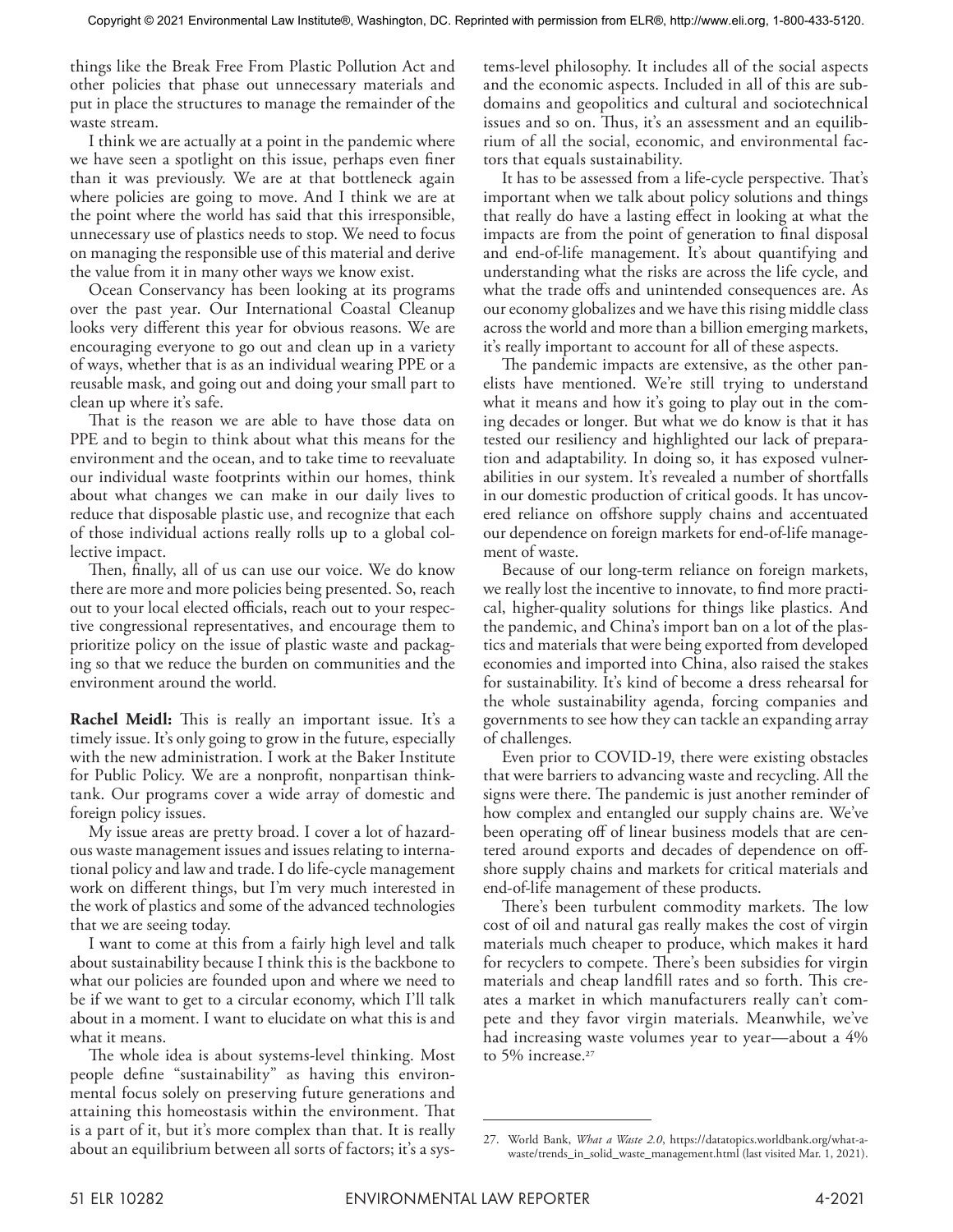Also, funding for public works, sanitation, and waste management are not keeping pace with the generation rates of wastes. We have domestic recycling technologies and infrastructure that are only making modest improvements to the developments that are needed to manage the overflow of waste. We have high levels of contamination and complexity of polymers that make it very, very difficult if not impossible to manage these wastes at their end of life.

Then, of course, I mentioned China's restrictions that were absolutely burdensome for many businesses around the world. But now that we're in this global pandemic, it is really exacerbating the waste crisis. It's pushing our decades-long business models of exports and other strategies and our consumer behaviors of recycling. Assuming that our recycling materials are actually being recycled at the end of their life, it's really pushing these deficiencies up to the forefront.

I mentioned that our current business models operate on a linear economy where we take materials, we make them, we use them, and then we dispose of them. But this model is no longer fit for our purposes and is now being challenged given consumer preferences and a greater focus on sustainability. We'll likely see, as I mentioned, a greater push for this in the incoming administration with the focus on the clean energy revolution and environmental justice.

When we talk about sustainability, it's become widely popular to discuss it in terms of the circular economy. This is what we're trying to gravitate toward where we can take plastics, reengineer the polymers at the end of their life, and reinsert them back into the economy for a second or third and ideally an infinite life. This whole framework is restorative and regenerative. It's designed to eliminate wastes through the superior design of materials. It builds end-of-life thinking into upfront research and development (R&D) and innovation.

It's certainly not a perfect model. There's a lot of different interpretations around the world on what a circular economy is. But it is a great framework to begin thinking about how we can become more sustainable and how to tackle the ever-increasing issues of waste in our environment.

Right now, we're all familiar with these plastic statistics on generation and how waste is managed at the end of its life: very low recycling rates and high landfill rates and so on in the United States and abroad. Nick mentioned the new figures that were published several weeks ago. These figures are sobering. We really need to approach this pandemic with renewed interest in resiliency and an opportunity to build more robust supply chains, reshore a lot of our operations, and invest in domestic infrastructure in waste management.

While this whole crisis has exposed weaknesses in all of our existing operations, especially in the recycling and waste management front, it opens the door for a lot of investment opportunities for innovative reengineering and advanced recycling, for companies to create redundancies in their supply chains and minimize the complexity of their supply chains, and to become more transparent and socially and environmentally conscious.

When we talk about transitioning to a more resourceefficient and circular future, it has broad linkages to international trade. There is an interconnectedness of our global economy. Our supply chains are inextricably linked, which is why decisions at the local level and the regional level also have to keep in mind what's happening globally. That's systems-level thinking.

The pandemic has illustrated just how intertwined and enmeshed we are. If we want a more circular and sustainable future, we have to be cognizant of the bigger picture. The depth and the breadth of this current global crisis is a reminder to us that we need transformational change if we want to meet the global climate targets and the United Nations Sustainable Development Goals. If we want to reduce the amount of plastic waste that's entering our environments, we have to understand that there are global solutions. We have to look at this globally, but also keep in mind that it has to be tailored to local and regional conditions.

**Martin Bourque:** We've got a number of great questions queuing up. But following up on the circular economy discussion, this is a major shift in thinking in the way that we approach not only waste and disposal but production, and linking those two and taking that linear model and reconnecting it. The critique of it has been in the simplistic perspective of looking at it. What it can turn into, in a sort of lowest common denominator, is "let's recycle everything."

As a recycler, we know that's just not realistic or true. There have been so many years of education by major brands, the American Chemistry Council, and others saying that all plastic is recyclable. We know that's certainly not true for a number of reasons. I want to pose it back to the panelists and see what your thoughts are.

This is a major shift. I'm seeing it not just in the philosophical or academic or environmental spaces, but I'm seeing it discussed seriously in government, discussed seriously in the Plastics Pact and the corporate sector. I'm curious, as the ground shifts from linear to circular, but is slow to gain traction, what do you see as the impacts or potential for that as we move through? With PPE being very linear right now, how do you see the fundamental shift playing out in the coming years?

**Rachel Meidl:** I can start on that since I brought up the issue of a circular economy. This is something that's been gaining traction for many years. Since the late 1970s, we've been talking of a circular economy, and sustainability even longer than that. But some of the issues with this is that, in a circular economy, there's no one definition for what it is and how it's implemented. If you look at different countries, there are different motivations and origins and prioritization.

For example, Germany is really focused on resource efficiency and a top-down materials management strategy.28

<sup>28.</sup> Pawal Kaźmierczyk et al., More From Less—Material Resource Efficiency in Europe (2016), *available at* https://www.eea.europa.eu/ publications/more-from-less.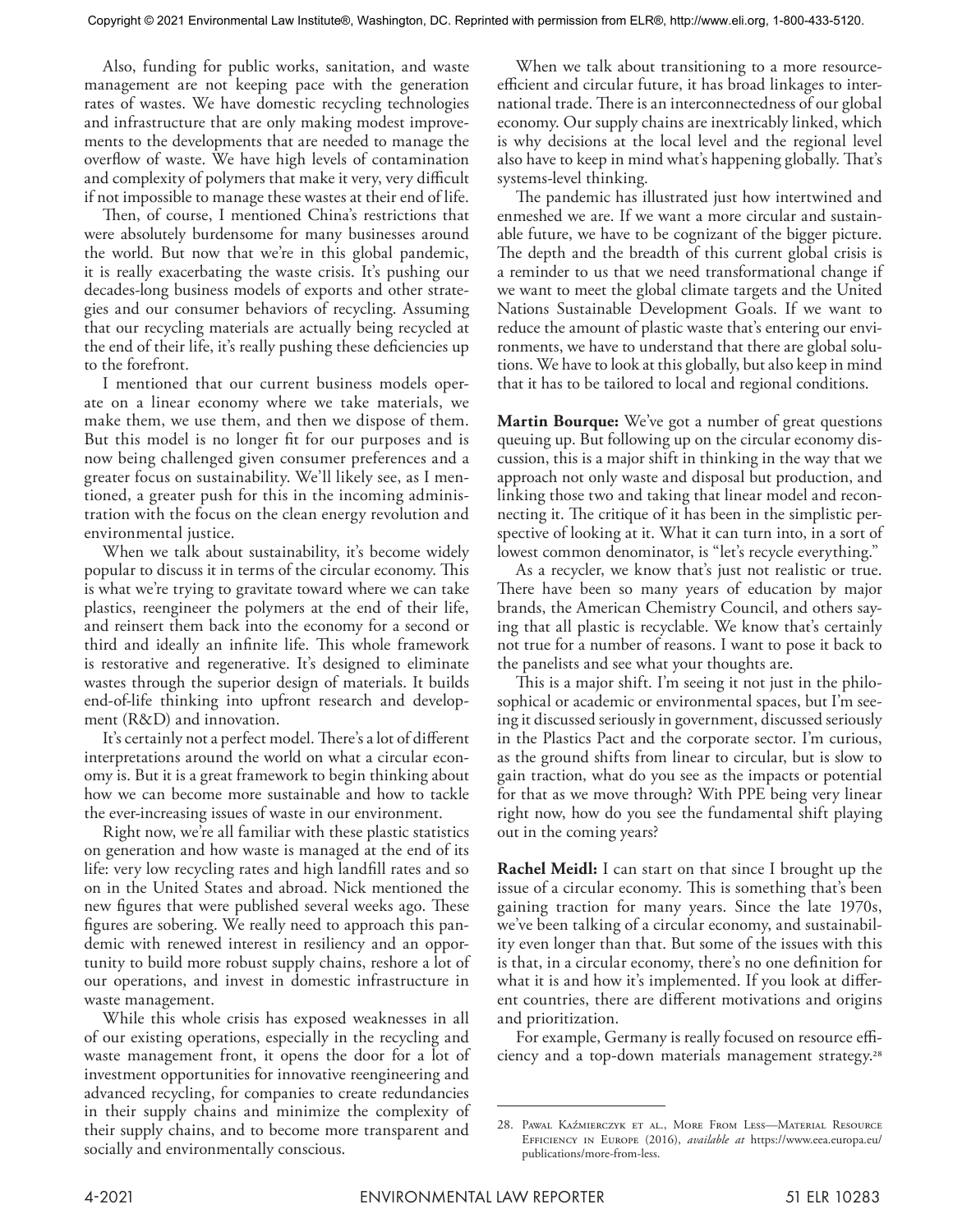And China was initially focused on end-of-pipe and waste management.29 It's from a waste management perspective and not so much from innovation, and materials, and business models like we see in the Netherlands.30 But I love the framework for a circular economy because, theoretically, I think it can take us where we need to go where we can reduce our stressors on primary production and make a dent in the waste crisis issue. I might hold a minority opinion on this one, but I think something we have to be careful with is that it's not a one-size-fits-all framework.

There's a lot of tailoring that has to be done. And when you increase the efficiency and production for things, sometimes you have to be mindful that you're not offsetting some of the environmental gains and that you balance that with the economics and the social aspects. I think, on the social aspects of that, one of the challenges is, are we being Organisation for Economic Co-Operation and Development (OECD)-centric by expecting developing economies to align with the same consumption cycles, zero-waste goals, and circular economy principles of the Western world?

I think that perspective is diametrically opposed in developing economies that are focused on sustaining their basic needs. They're not really yet receptive to that whole rhetoric on waste reduction, prevention, and elimination. I think we have to be careful of that and understand that not all solutions that we see as solutions in OECD countries are transferrable to other nations. Developing nations want their chance to consume. They have their own consumer preferences, and I think we have to understand that.

In devising solutions, it's important for us to recognize the role of the informal sector, for example, and find a way for them to generate social and economic benefits for their local communities. Also being mindful of protecting their right to economic prosperity because there is a place for the informal sector in the world of a circular economy. There are more than 11 million people working in the informal sector.<sup>31</sup> In a lot of countries, they're doing a great job at circularity by collecting and managing the waste, far better than some other countries around the world.

**Martin Bourque:** Thanks for bringing that international perspective and the differences between economies. A circular economy in one place is totally different than in another. In many developing nations, as you mentioned, the informal sector is doing what waste management systems looked like prior to World War II in the United States and going back many years where you had people coming through neighborhoods and collecting things of value. Glass jars would never just be crushed and turned

into asphalt. They would be used many times over. There were people coming through and getting old rags. Those went into various industries, including the paper industry. There were people who came through for bones even, and food for animals, and there were circular economies in rural areas.

With regards to PPE, the circular economy is also about how big is the circle. As a recycler, we're not just trying to recycle 100% of everything. That is a fool's errand and folly. How do we shrink that circle so that we get the benefit from a robust and dynamic economy that supports people in the ways that you're talking about both in developed nations and in developing nations without causing all of the harm that we've learned through the 20th century in developed nations? Are there ways that we can leapfrog some of that and maybe pull back older things around reuse or reduction in production? I would like to know if you see any hope for that with PPE? I pose that to our other panelists.

**Nick Mallos:** I'll look to others to speak specifically to PPE. I wanted to add one thing, Rachel. I do think it's also important that, with respect to imposing developed economies' zero-waste strategies, it's easy to think about it as binary. But I would also say there are a lot of places around the world in developing economies where they are far ahead of the United States and other developed economies in putting in place zero-waste strategies. It's not that they're consuming less, they've just been pretty thoughtful about the systems they put into play so that they can extract the value at every point of the waste stream and eliminate those problematic products.

I know there is no malintent there, Rachel. I think sometimes it's easier to think of it as a binary issue. But in many places around the world, developing economies are actually farther ahead than many developed economies in terms of innovative zero-waste and other strategies. I just wanted to add that to the conversation.

**Rachel Meidl:** When you look at things like e-waste and textiles and other things, some countries are far better at reuse and creating their own secondhand economies much better than we are in the United States.

Going back to plastics and looking at developing economies and emerging markets, in 2016, the informal waste sector collected more than 27 million metric tons of plastic waste.32 So, that prevented it from going to landfills and eventually the ocean. That means that more than one-half of all the plastic material collected for recycling globally is carried out by the informal sector. That's almost 60%. So, I agree with you.

But my point is that we have a tendency in OECD economies to assume that we're going to take the lead and

<sup>29.</sup> Ellen MacArthur Foundation, Towards the Circular Economy (2013), https://www.ellenmacarthurfoundation.org/assets/downloads/publications/ Ellen-MacArthur-Foundation-Towards-the-Circular-Economy-vol.1.pdf.

<sup>30.</sup> A Circular Economy in the Netherlands by 2050 (2016), https://www. government.nl/documents/policy-notes/2016/09/14/a-circular-economyin-the-netherlands-by-2050.

<sup>31.</sup> Prevented Ocean Plastic, *The Informal Waste Economy: At the Front Lines of Ocean Plastic Prevention*, https://www.preventedoceanplastic.com/theinformal-waste-economy/ (last visited Mar. 1, 2021).

<sup>32.</sup> Pew Charitable Trusts, SYSTEMIQ, Breaking the Plastic Wave (2020), https://www.pewtrusts.org/-/media/assets/2020/07/breakingtheplastic wave\_report.pdf.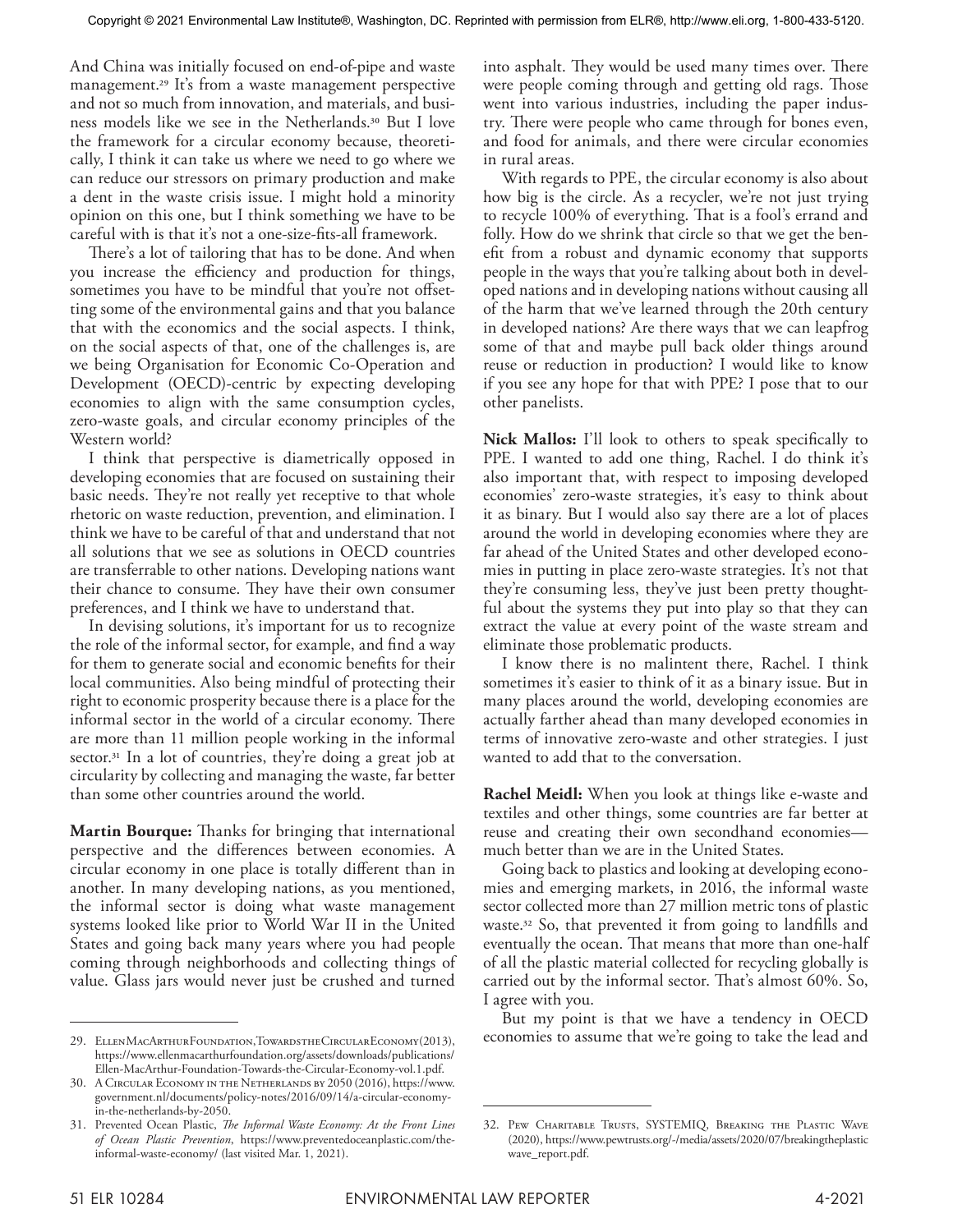create this overarching framework, but that doesn't necessarily play out in practical reality and it shouldn't.

**Martin Bourque:** Let's shift to policy because there's so much on the table now. There's a distinction at the macro level between voluntary goal-setting and the announcements that some of the major brands have made, particularly the bottlers, through the global audit of material being collected at shoreline cleanups; it's clear that the bottlers are the worst culprits at least on the shoreline. It's important to know that many PET bottles, the clear plastic bottles, sink. So, if they don't have their lids on or some air inside them, then they are going to the bottom of the ocean. We haven't even seen the full scope of that problem yet, but we've got bottlers making major commitments and joining things like the Plastics Pact.

Yet, as a recycler—we heard this 30 years ago in California—we went from a refillable bottle system to a much more linear recycling system through our bottle deposit program in California. I want to ask Nicole what she thinks about this mandatory minimum content approach or mandatory bottle deposit systems that the bottlers have fought across the nation. Only 10 states have been successful in getting deposit systems.

They're the only system we know about that actually captures the bottles back and yet, on the voluntary side, they're saying they want to get all this stuff back and be 100% recyclable. But then they fight bottle bills that are the only ways that seem reasonable to expect that we're going to capture those things. What are your thoughts in the broader scheme of mandatory, voluntary, or can industry lead? Do we need regulations? Are both minimum content and deposit systems necessary, or one or the other?

**Nicole Bothwell:** That goes hand-in-hand with something that Rachel was talking about, which is the markets for virgin material versus recycled material, and the fact that it's just a lot cheaper to buy virgin materials at this point than it is to buy recycled materials.

I do think that the mandatory recycled content laws can provide a needed regulatory push to require industry to buy recycled materials to stabilize that demand a little bit. That's really the most direct way to affect those market forces. And I'm not sure that it will be accomplished otherwise.

As you say, there is a lot of talk out there from groups about voluntary initiatives. But whether or not those actually translate to action as far as buying recycled material is another story. I think those mandates are something that can push the market in that direction.

The bottle bill also could be effective. As you say, that is one of the only ways that's been proven to actually get these materials back into the recycle stream. As I mentioned, it would provide a bit more stability and clarity for manufacturers. Currently, manufacturers are trying to comply with 10 different bottle bills. Of course, they want to sell their products throughout the whole United States and all these laws apply a little bit differently as far as labeling and the requirements. So, that can be a challenge to comply with. It could actually simplify things for manufacturers to comply with a national law as well as increase overall recycling rates for those products.

**Martin Bourque:** Thanks for that perspective. There's a question here around chemical recycling and so-called advanced recycling. Chemical recycling is the idea of taking collected plastics and putting them through various and sundry chemical processes to try to capture or recreate the original resin. In the manufacturing process, there's tons of additives and sometimes multiple types of plastics and/or other materials. They get combined into the packaging. The idea is to try to extract out those resins in a form that is identical to the original virgin fossil fuelbased plastics.

From our perspective as mechanical recyclers, we're just collecting that stuff and then it basically gets washed, chipped and melted, and then reused in its altered state. A lot of these so-called advanced processes have been around for decades. There's nothing new about them. They haven't penciled out in the past. There are some real dangers with them; the easiest thing to do with them is to turn them into very low-grade and polluting fuels.

There's plastics-to-energy and plastics-to-road technologies. At the highest end of that spectrum you can get more circularity where, if you got say a green plastic bottle, you could actually get the dyes out of that and have it clear again. That would be great, but it's very expensive. It hasn't really, throughout the decades, come to scale.

There's a lot of talk about it now and yet, as recyclers who've been around a long time, we've seen a lot of things come and go. We've heard this whole chemical recycling spiel in the past. We don't have a lot of confidence that it's actually going to result in a significant or fundamental change. And it brings with it some real risks of false narratives about how it's going to solve everything and we're back into rainbows and unicorns in recycling. It could also actually create harm in terms of going into some real polluting technologies or having some nasty side effects.

I want to know what the panelists think about chemical recycling and the new focus and attention on it. Do you think it will pan out? What are your hopes and concerns?

**Rachel Meidl:** I guess there's a lot to learn and understand yet with chemical recycling. There are a lot of different technologies with that—pyrolysis, gasification, hydrolysis, methanolysis, and so on. But what we do know is that, even with investments in advanced robotics, enhanced optic recognition technologies, and artificial intelligence to improve our conventional and mechanical processes, there are fundamental limitations that inhibit the traditional system from recovering all of the polymer families that are out there, especially with all the additives and low-quality, mixed polymers. There's a lot of work that needs to be done on standardization of polymers to prevent that from happening in the first place.

But globally, we generate more than 400 million tons of plastic annually and, as I mentioned, with a 4% to 5% increase every year. Our conventional processes are not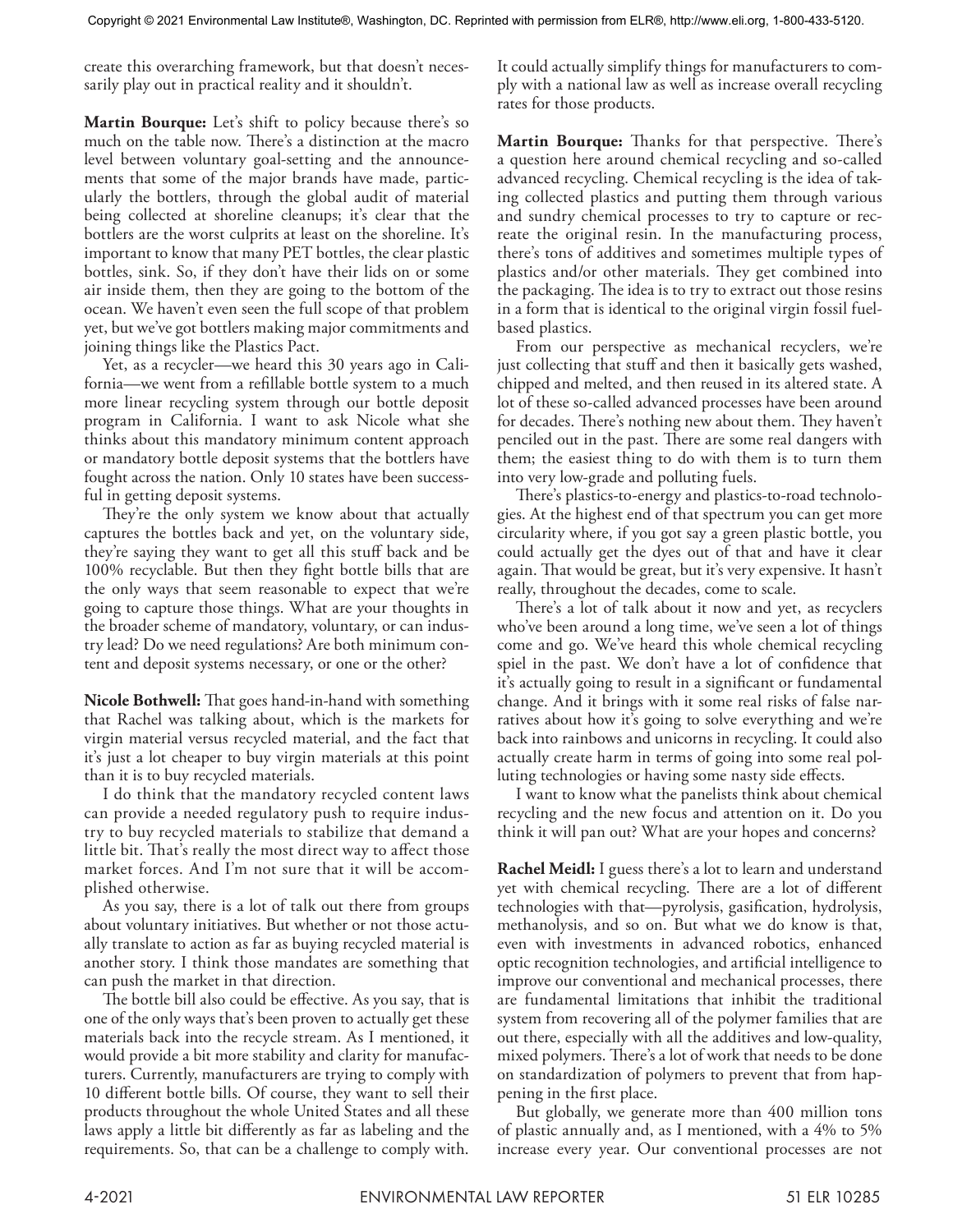equipped to manage all of those. One benefit of chemical recycling is that it has very little degradation. It produces virgin-grade materials that maintain its quality and value without the downcycling that may occur with traditional mechanical recycling. When quality degrades the downcycling, that means that most of that plastic will eventually end up in a landfill or incinerated.

I think all recycling methods have a role to play in reducing plastic waste in the future and achieving some of the sustainability goals that we're trying to go after. But we need more investments in general in waste recovery and definitely in advanced recycling frameworks and technologies to deal with all of the waste that we can't manage right now.

Martin, you mentioned chemical recycling. It has been around for a really long time to turn plastics into fuel, but what is new is this growing market and demand for highquality plastic recyclates. That is due to higher targets for recycling plastic and packaging products and a heightened sense of corporate responsibility. And we mentioned China's import ban and COVID-19.

That said, I do understand the public's and policymakers' concerns regarding chemical recycling. Emerging technologies in this sense are not well understood by regulators, the public, and decisionmakers. There needs to be a common language around what chemical recycling is that differentiates it from waste-to-energy and plastics-to-fuel, because that's really not what it is from a technical and scientific standpoint.

There are fundamental elements of advanced recycling that we need to understand and communicate for a successful uptake. We need to understand what the risks are from environmental and economic and social standpoints, where those risks are, and how we lower those risks to drive investments. There's a whole host of things that we need to understand.

I understand the concerns that we want to avoid wasteto-fuel lock-ins. But the European Union recently put legislation into place that looked at advanced chemical recycling and inserted it into their legislation.33 It has to be reprocessed into new materials and it can't be used as fuel.

There are pathways that we can tailor to pursue this. But as with any technology, it's important to understand their technological and economic availability to retain value within current and future markets. We have to understand what all those trade offs are.

I do want to mention that Chevron Phillips Chemical recently traded the first commercial-scale production of polyethylene using advanced recycling technology.34 This is a significant achievement in creating circular polymers.

But fundamentally, with all the various forms of advanced chemical recycling, there's a lot to understand. We do need investments to look at that in order to scale it and understand where all the risks and trade offs are.

**Martin Bourque:** Nicole, I'd love to hear your perspectives on this. And particularly, with the amount of investment that's needed, who should pay? I know this issue has come up a lot. It's in the participant questions here. Is this something that taxpayers and the government should pay for? I know it's been suggested to include funding through the RECYCLE Act and other national legislation. What are your thoughts?

**Nicole Bothwell:** I agree with a lot of what Rachel said. It's something that does deserve more investment in order to more fully understand the implications of advanced recycling. Since there is increasing focus on plastic pollution and plastic issues, now could be a time when national legislation that includes money dedicated to investigating in these new technologies could be something that would have national support. I think one of the most important aspects of the advanced recycling issue that we mentioned is to really fully understand what are going to be the other consequences.

As far as what other environmental impacts are going to be, we know that in every chemical and industrial process there are going to be all kinds of environmental impacts other than just the primary product that's being produced. We need to understand the full picture of advanced recycling. I think it's something that deserves to be studied. It could be a great opportunity. But we need to understand the full picture and how that's going to be regulated and how that's going to be addressed going forward to make sure that it's a net positive, in that we're not taking two steps forward and then three steps back as far as the environmental impacts.

Probably the most likely scenario is a combination of government investment and investment from the private sector to get that moving forward. I'm hopeful that it's something that will turn out to be a useful part of the overall solution to addressing the plastics issue. I think it's important not to pin our hopes on one thing. It's probably going to be a combination of all these different strategies that's going to work together the best.

**Martin Bourque:** Going back some years in thinking about the origins of this movement and modern recycling as an industry, I think back to the Keep America Beautiful campaign's "Crying Indian" ad that people of my generation certainly remember as being formative. It was focused on the individual responsibility of being litterbugs and dumping the garbage that the industry has created for us in the natural environment. It's something that's still very much discussed.

Who is responsible for this? Is this something the industry needs to take responsibility for? Is all the trash in our neighborhoods around fast food stores the result of the fast food stores or is that the result of litterbugs in the

<sup>33.</sup> Resolution of 10 February 2021 on the New Circular Economy Action Plan (2020/2077(INI)), Eur. Parl. Doc. P9\_TA-PROV(2021)0040 (2021), https://www.europarl.europa.eu/doceo/document/TA-9-2021-00 40\_EN.html.

<sup>34.</sup> Press Release, Chevron Phillips Chemical, Chevron Phillips Chemical Successfully Completes First U.S. Commercial Scale Production of Circular Polyethylene From Recycled Mixed-Waste Plastics (Oct. 8, 2020), https://www.cpchem.com/media-events/news/press-release/chevronphillips-chemical-successfully-completes-first-us.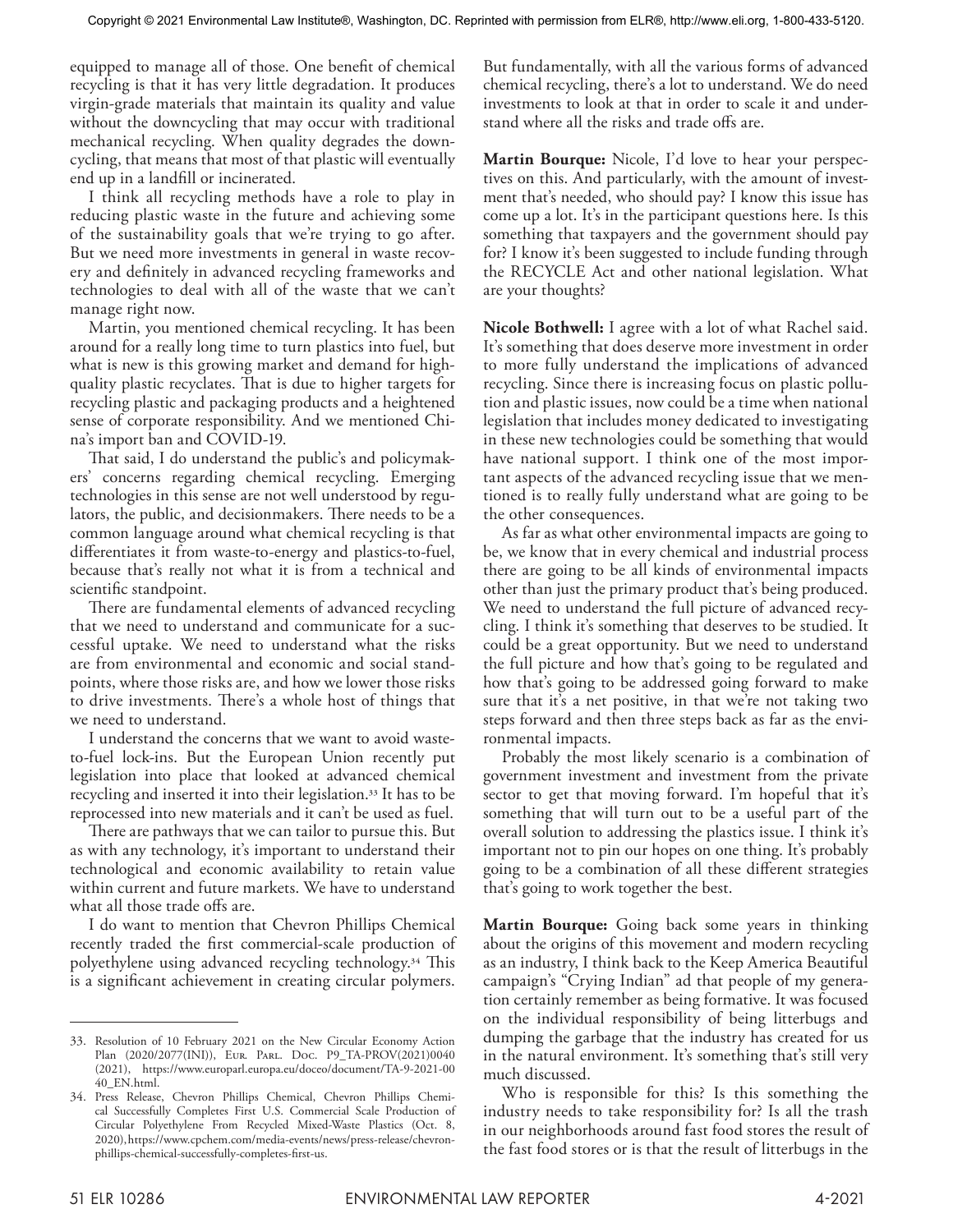neighborhood? That debate is still very much at play when we're talking about including hundreds of millions of dollars in some of these federal proposals for technology to try to clean up the mess being put out by manufacturers of disposable products and ending up in our waterways and oceans.

As an organization that focuses so much on doing cleanups, we do them here in Berkeley. We have a litter hotspot because of our location in the bay. We end up cleaning up not only our own waste as a result, but that from the whole Bay Area and what comes in the Golden Gate. We do it three or four times a year over and over again. At what point is it not our responsibility and somebody else's? I wanted to pose that to you, Nick. On the cleanup side, whose job is this?

**Nick Mallos:** It's a great point, Martin. I would agree that to clean up in perpetuity is not the solution. I think if we actually look at some of the new science that I referenced that has emerged, what that's trying to show is that there is no single solution. I think everyone on this panel knows that. Most people know that it has to start with source reduction. If we're actually going to bend the curve and get a handle on this issue, we need to significantly reduce the sheer amount of disposable plastics that is being produced, upwards of 25% to 40% depending on the economy.

In the United States, the largest producer of plastic waste globally, we really need to get a handle on reducing that generation. At the same time, management is a critical piece. We're going to have to make sure that the systems are in place to manage those remaining higher-valued quality materials that are in the system.

There was an interesting study published this week that looked at recycling companies across the country, really outside of the number ones and twos, and nothing can really be recycled widespread across the country.35

That is a failure when we think about circular design, that the design of these products is not matching the back ends. We have to absolutely look at the front-end design as it does or does not mesh with the back end.

I'm not a technical expert on chemical recycling, but I do think, when we talk about a really capital-intensive technology to deal with that lower-value, hard-to-recycle disposable material, does that make sense economically, and from a source-reduction, sustainable circular economy arch?

I think those two pieces—the source reduction and reducing the sheer amount of disposable material—need to be managed in the first place. Ensuring materials that are in the system and delivering this high-value utility to society can be managed properly whether that's through composting, recycling, and in the worst cases landfill.

Then, finally, there is going to be a sustained need for cleanup. The science shows that even if we do those other

things perfectly, we're still going to need to clean up the remaining plastics that are finding their way into the environment. When we look at cleanup, it's really twofold. Obviously, the manpower, the volunteer effort that's out there, is an extraordinary effort. But it's not the responsibility of citizens alone.

So, how do we better institutionalize cleanups? Look at where funds come from to make that part of the municipal budget. Look at things like extended producer responsibility and fractions of the private sector covering some of those costs.

Finally, I don't think we can overlook the role that waterway infrastructure has. We've seen some really amazing trash traps and water wheels that prevent that material from entering the coastal environment; cleanup almost becomes impossible once it's out in the open ocean. That's not talking about large, capital-intensive, million-dollar water wheels necessarily. In some places, that may be fine. Right now, we're fortunate to be working with a partner in Vietnam on a very locally appropriate, low-cost solution that is highly effective at taking plastics out of riverways.

It's a long way to say, Martin, that cleanup is going to be a part of the equation for a long time. It can't just be a once-a-year volunteer type of cleanup. It has to be institutionalized in a certain way. It has to be a shared responsibility from individuals, government, and the private sector alike in terms of footing the bill for that.

**Martin Bourque:** I want to move to the hierarchy of reduce, reuse, recycle. We've heard a bit about the reduction part of it. You can have a circular economy that doesn't reduce anything and it just keeps growing. That is what the fossil fuel industry and the petrochemical industry have been working toward. They're driving plastics as a backup plan to reduction in fossil fuel use overall.

When you have cheaper oil, in the negatives now, where people for a minute there were getting paid to take it, it's hard to compete with a recycled product that may be contaminated with or blended with other things and not performing the same way in the manufacturing process. But we really have to get to that place where it's reduced first, reused, and as a last resort recycled.

For us, as recyclers, a zero-waste organization, our goal is that nothing goes to a landfill. We want a truly circular economy. But for some of these things, like the numbers three through seven plastics, for which the non-bottle plastics really don't have markets, there isn't really any place where we can sell them. We'd much rather have them in a landfill in California where we know where they are, and that they're contained, and that they're being managed well with the best management practices that we can expect in the current context.

But that drives us to reduce those things and to get rid of that stuff. That brings us into a reuse space. Somebody asked a question about Loop and the scalability of reusables. Here in Berkeley, we piloted a reusable cup program called Vessel. There's a reusable takeout and delivery service in the Bay Area called Dispatch Goods.

<sup>35.</sup> *See also* Greenpeace, Circular Claims Fall Flat: Comprehensive U.S. SURVEY OF PLASTICS RECYCLABILITY (2020), https://www.greenpeace.org/ usa/wp-content/uploads/2020/02/Greenpeace-Report-Circular-Claims-Fall-Flat.pdf.